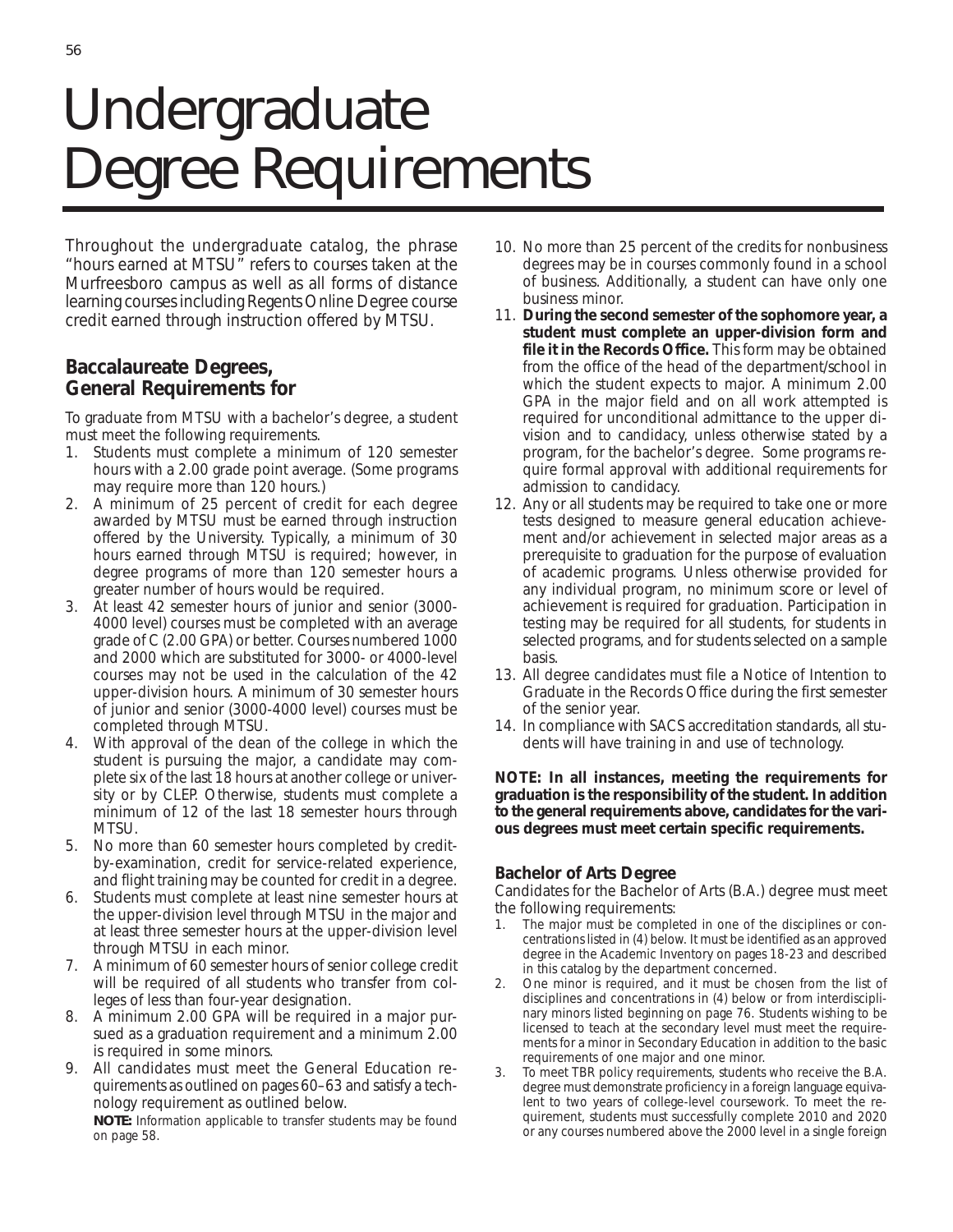language. Students are eligible to register for these courses after successfully completing four high school units of the same language, a score on a language placement test equivalent to proficiency of a year of college-level study of the same foreign language, or the successful completion of 1010 and 1020.

4. At least 90 of the minimum 120 hours required for graduation must be in courses offered in the following subjects, but no more than 36 hours will be accepted in any one subject:

| than oo nodis will be accepted in any one sabject. |
|----------------------------------------------------|
| Philosophy                                         |
| Physics*                                           |
| Political Science                                  |
| Pre-law concentration                              |
| Public Administration                              |
| concentration                                      |
| Psychology*                                        |
| Speech and Theatre                                 |
| <b>Communication Studies</b>                       |
| concentration                                      |
| Theatre concentration                              |
| <b>Communication Disorders</b>                     |
| concentration                                      |
| Sociology                                          |
| Anthropology concentration                         |
|                                                    |
|                                                    |
|                                                    |

*\*Major not available in the B.A. program*

### **Bachelor of Business Administration**

Requirements for the Bachelor of Business Administration (B.B.A.) degree may be found on page 163.

#### **Bachelor of Fine Arts**

Requirements for the Bachelor of Fine Arts (B.F.A.) degree may be found on page 226.

#### **Bachelor of Music**

Requirements for the Bachelor of Music (B.M.) degree may be found on page 255.

#### **Bachelor of Science**

Candidates for the Bachelor of Science (B.S.) degree must meet the following requirements:

- 1. Complete a major with a minimum of 24 semester hours.
- 2. Many degree programs require a minor or minors of 15 credit hours or more. Specific requirements in the various departments must be met as listed in the colleges section in this catalog.
- 3. The B.S. degree may be granted to a student who takes six semesters of college work before entering an advanced health-related or engineering professional school upon evidence of satisfactory completion of the first year's work and the unconditional admittance to the second year, if applicable, provided that
	- a. the minimum requirement for entrance to the professional school is 60 semester hours of college work;
	- b. the professional school is an integral part of a university accredited by the appropriate regional association or the professional school is accredited by the recognized national association in its field;
	- c. the last two semesters of pre-professional work are done at Middle Tennessee State University;
	- d the candidate completes a minimum of 90 semester hours in required pre-professional courses;
	- e. the candidate completes, in the pre-professional work, at least 24 semester hours in upper-division courses, including at least 6 semester hours in his/her major field;

f. the candidate meets all general requirements of the degree curriculum.

#### **Bachelor of Science in Nursing**

Requirements for the Bachelor of Science in Nursing (B.S.N.) may be found on page 152.

#### **Bachelor of Social Work**

Requirements for the Bachelor of Social Work (B.S.W.) degree may be found on page 274.

### **Bachelor of University Studies Degree**

The Bachelor of University Studies (B.Unv.S.) degree program is for the person who wishes to pursue a broad-based educational experience rather than a program designed to meet specific vocational or professional job opportunities. The degree is offered by the Colleges of Basic and Applied Sciences and Liberal Arts. Advisement is available through the Division of Continuing Studies and Public Services or the advisors for the college. Students may select from two specializations: basic and applied sciences and liberal arts.

#### Specific requirements are

- 1. 41 semester hours fulfilling the General Education requirements;
- 2. completion of at least nine semester hours at the upper-division
- level through MTSU in the college of specialization; 3. a 2.00 GPA in the courses taken in the college of specialization;
- 54 semester hours selected from at least three of the six undergraduate colleges (excluding Honors) subject to the following
	- guidelines: a. A minimum of 27 semester hours of the 54 semester hours must be taken at the upper-division (3000-4000) level.
	- b. A minimum cumulative grade point average of 2.00 GPA must be attained on all degree credit courses.
	- c. A minimum of 21 semester hours must be completed in either Basic and Applied Sciences or in Liberal Arts. The maximum hours allowed in a specialization is 30.
	- d. Upper-division courses with the prefixes ELED, READ, SPED, FOED, YOED, or SPSE may not be used.
	- e. No fewer than 6 nor more than 12 semester hours may be taken in any one department. No more than 18 semester hours taken in departments within the Jennings A. Jones College of Business may be counted toward the B.Unv.S. degree.
	- f. Courses taken to satisfy the General Education requirements may not be counted to fulfill the 54 semester hours requirement in the University Studies program. Other courses from the General Education curriculum may be taken subject to limitations imposed by (a), (c), (d), and (e) above.

Additional information about the Bachelor of University Studies can be obtained from the deans of Basic and Applied Sciences, Liberal Arts, and Continuing Studies and Public Service.

## **Second Bachelor's Degree**

Candidates for a second bachelor's degree must meet the following requirements:

- 1. A bachelor's degree previously earned must have been awarded by an institution of higher learning.
- 2. All requirements for the major program in the new degree must be met, including a minimum of 9 upper-division hours taken through MTSU, and the entire major for the second bachelor's degree must be approved by the major department chair and by the dean whose college houses the program. Minor(s) required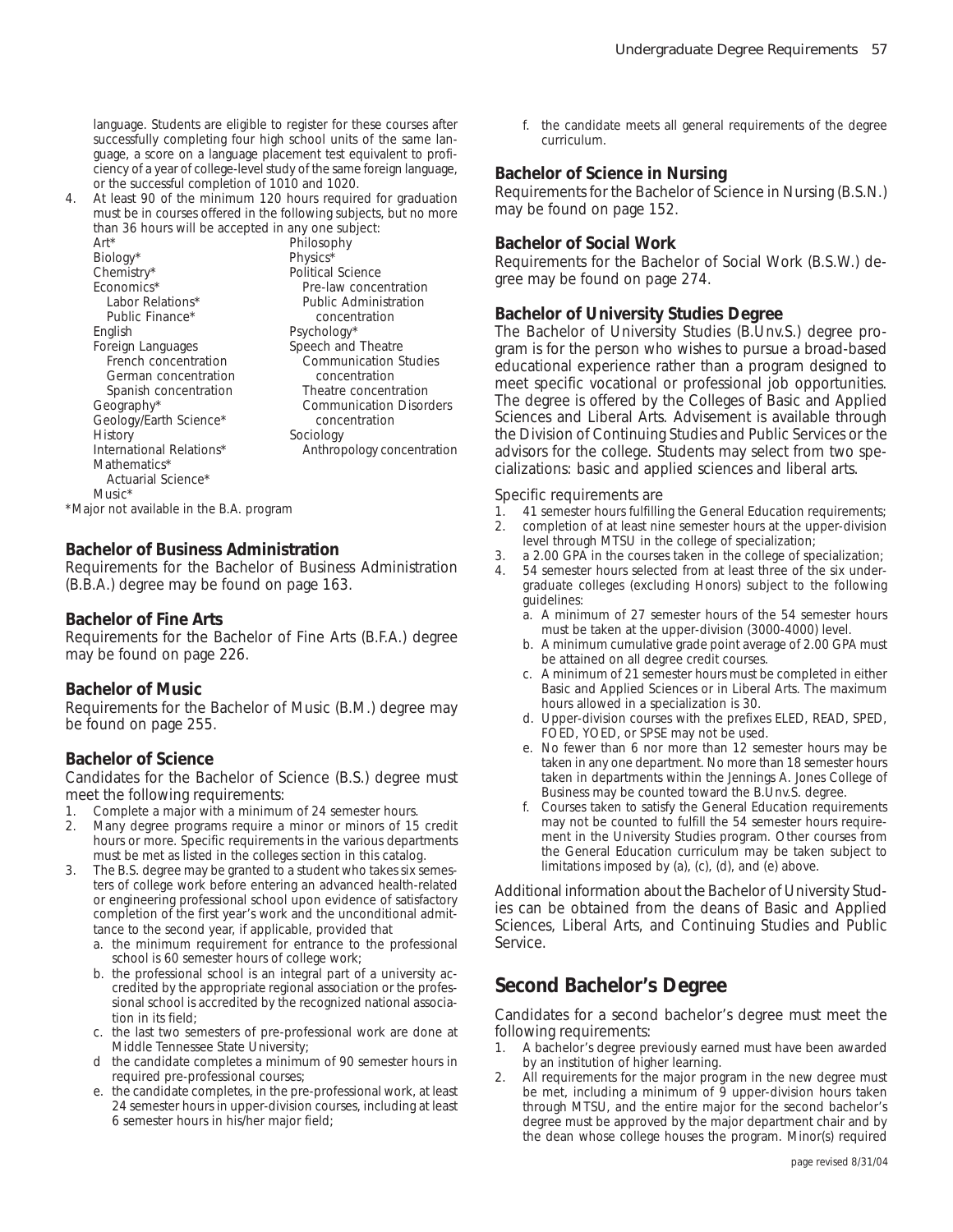by the major must include 3 hours of upper-division work taken through MTSU in each.

- 3. The General Education requirements for the first degree will satisfy General Education requirements for the second degree; however, the student must have completed 6 semester hours in American history as a requirement for the first degree or complete 6 semester hours from HIST 2010, 2020, and 2030 or the equivalent courses.
- 4 . The technology requirement described on page 56, No. 14, will be met for the first degree or the second degree.
- 5. A minimum 2.00 GPA on all work attempted must be attained.
- 6. A minimum 2.00 GPA is required in the major pursued as a graduation requirement.
- 7. Students seeking a second bachelor's degree must complete an application for admission to upper division. *NOTE: The Admissions Office does not evaluate transcripts of students who have already received a bachelor's degree.*

## **Regents Online Degree Program (RODP)**

Middle Tennessee State University is a participating institution in the Regents Online Degree Program. This program brings college courses to students at home, in the library, in the office, or on the road. Courses completed in the program are entirely online. These courses comprise the same content and rigor as courses on campus. Student assistance such as advising, library services, student support, bookstore, and other student services are also offered online. Technical support for accessing course materials is available 24 hours, 7 days per week.

If a student is admitted to MTSU and enrolls in an RODP course, the course is counted as offered through MTSU regardless of the delivery institution and will appear on the student's transcript as MTSU credit.

*Note: Authorization to take RODP courses is required for all non-RODP majors. Acceptance of RODP courses as fulfilling requirements of standard degree programs is at the discretion of the individual department.*

Degrees offered by MTSU through RODP include

- Bachelor of Science with a major in Professional Studies (concentrations in Information Technology or Organizational Leadership)
- Bachelor of Science degree with a major in Liberal Studies

Students must earn a minimum of 120 hours; meet MTSU upper-division, residency, senior hour, General Education, and GPA requirements; and complete the courses outlined in the specific degree program. Course requirements for these degrees can be found at www.tn.regentsdegrees.org/campus/ mtsu/.

Advisement is available through the Division of Continuing Studies and Public Service at (615) 898-5611.

## **Graduate Degrees**

Information on graduate degrees available through MTSU may be found in the section on the College of Graduate Studies in this catalog and in the Graduate Catalog.

## **Transfer Students**

The following guidelines determine the general education requirements of transfer students.

- 1. If a transfer student has earned an associate degree, the student must meet the following general education requirements:
	- a. 9 quarter or 6 semester hours of English composition
	- b. 12 quarter or 9 semester hours of humanities (to include at least 6 quarter or 3 semester hours of literature)
	- c. 9 quarter or 6 semester hours of American or Tennessee history
	- d. 12 quarter or 8 semester hours of natural/physical sciences with labs
	- e. 6 quarter or 3 semester hours of mathematics
	- f. 9 quarter or 6 semester hours of social and behavioral sciences
	- g. 6 quarter or 3 semester hours of oral communication.

*NOTE: Students who have earned an associate degree from any college or university may meet the MTSU general degree requirements by completing the requirements listed above.*

2. If a transfer student has not received an associate degree, the student will be treated like any other MTSU student and will have to meet the MTSU General Education requirements as stated in the MTSU catalog under which the student chooses to graduate.

## **Tennessee Board of Regents (TBR) Common Catalog Statement Regarding General Education**

Effective Fall Semester 2004, all institutions in the State University and Community College System of Tennessee (the Tennessee Board of Regents System) will share a common lower-division (freshman and sophomore) general education core curriculum of forty-one (41) semester hours for baccalaureate degrees and the Associate of Arts and the Associate of Science degrees. The courses composing the general education curriculum are contained within the following subject categories:

#### **Baccalaureate Degrees\***

| Subject Area                                                              | <b>Credit Hours</b> |
|---------------------------------------------------------------------------|---------------------|
| Communication                                                             | 9 hours**           |
| Humanities and/or Fine Arts<br>(including at least 3 hours in literature) | 9 hours             |
| Social/Behavioral Sciences                                                | 6 hours             |
| History                                                                   | 6 hours***          |
| Natural Sciences                                                          | 8 hours             |
| <b>Mathematics</b>                                                        | 3 hours             |
| Total                                                                     | 41 hours            |

*\*Foreign language courses are an additional requirement for the Bachelor of Arts (B.A.) degree. The B.A. degree requires proficiency in a foreign language equivalent to completion of two years of college-level work.*

*\*\*Six hours of English composition and three hours in English oral presentational communication are required.*

*\*\*\*Students who plan to transfer to Tennessee Board of Regents (TBR) universities should take six hours of American History (a maximum of three hours of Tennessee History may substitute). Students who plan to transfer to non-TBR institutions should check requirements and take the appropriate courses.*